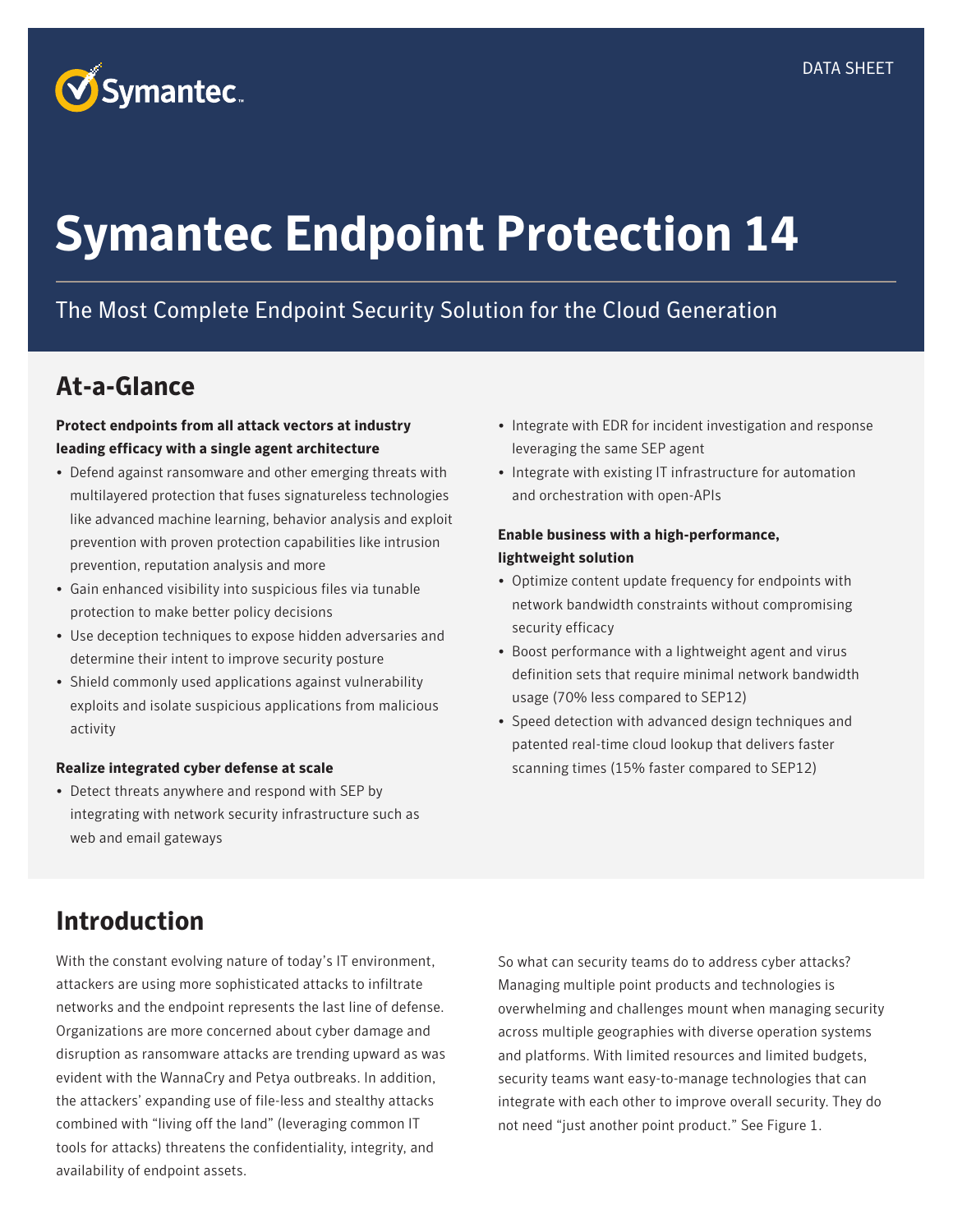

### **Figure 1**

Symantec Endpoint Protection (SEP) delivers superior, multilayer protection to stop threats regardless of how they attack your endpoints. SEP integrates with existing security infrastructure to provide orchestrated responses to address threats quickly. The single, lightweight SEP agent offers high performance without compromising end-user productivity, so that you can focus on your business. SEP enables security personnel to execute on many security use cases as outlined by the security framework in Figure 2.



**Figure 2. The SEP Security Framework**

# **Protect Endpoints from all Attack Vectors at Industry Leading Efficacy with a Single Agent Architecture**

# **PREVENTION**

SEP protects endpoints regardless of where attackers strike on the attack chain as show in Figure 3. SEP's security efficacy leads the industry as validated by third parties. This level



#### **Figure 3.**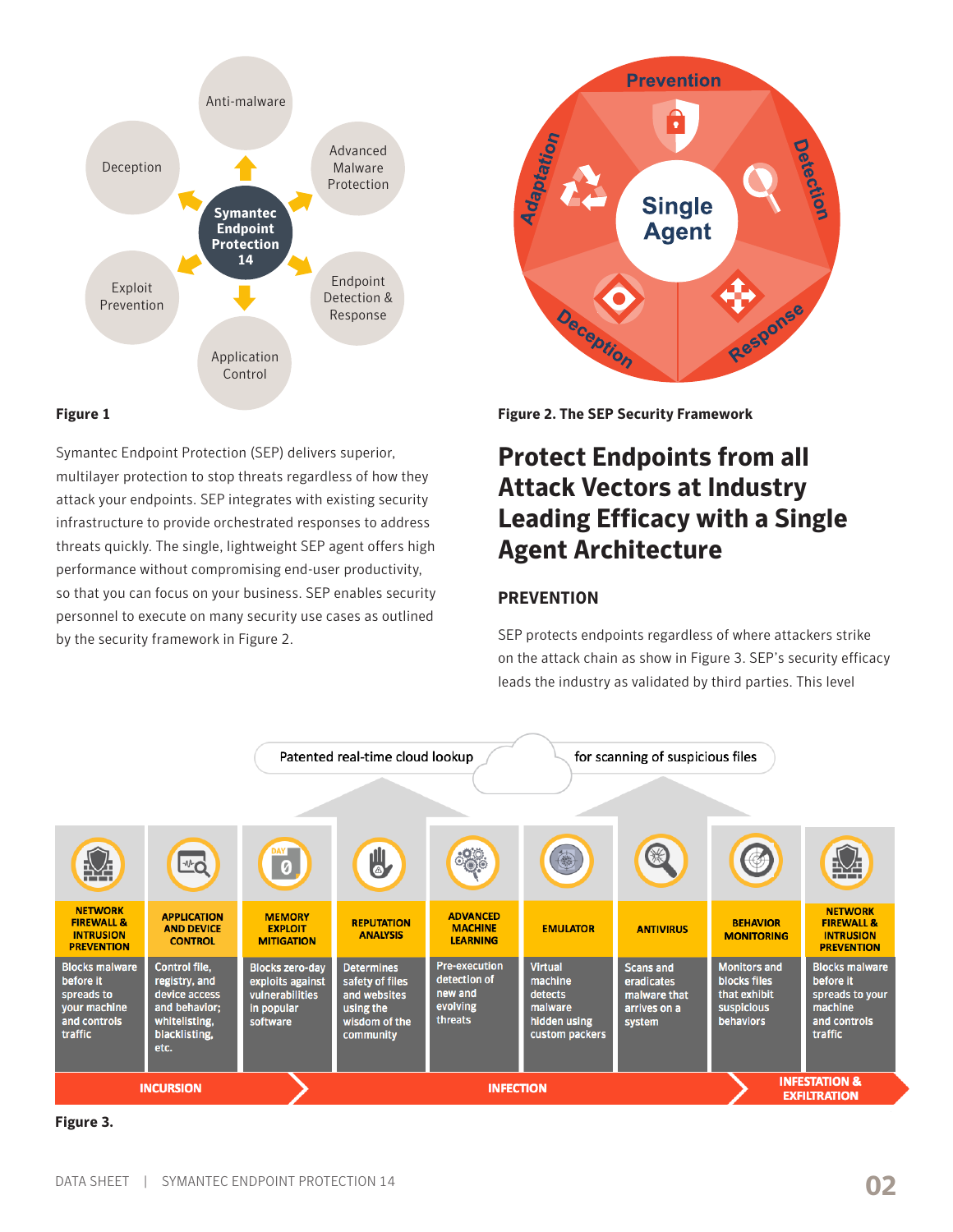of prevention is only possible with a combination of core technologies and new, leading-edge technologies.

# **SIGNATURELESS TECHNOLOGIES**

- **Advanced Machine Language (AML)** detects new and evolving threats, pre-execution.
- **Memory Exploit Mitigation** blocks zero-day exploits against vulnerabilities in popular software.
- **Behavior Monitoring** monitors and blocks file that exhibit suspicious behaviors.

# **ADVANCED CAPABILITIES**

- **Global Intelligence Network (GIN)** the world's largest civilian threat intelligence network informed by 175 million endpoints and 57 million attacks sensors across 157 countries. The data collected is analyzed by more than a thousand highly skilled threat researchers to provide unique visibility and cutting edge security innovations against threats.
- **Reputation Analysis** determines safety of files and websites using artificial intelligence techniques in the cloud and powered by the GIN.
- **Emulator** Uses a lite-sandbox to detect polymorphic malware hidden by custom packers.
- **Intelligent Threat Cloud's** rapid scan capabilities using advanced techniques such as pipelining, trust propagation, and batched queries has made it unnecessary to download all signature definitions to the endpoint to maintain a high level of effectiveness. Therefore, only the newest threat information is downloaded, reducing the size of signature definition files by up to 70%, which in turn reduces bandwidth usage.
- **Secure Web Gateway Integration** New programmable REST APIs make integration possible with existing security infrastructure including Secure Web Gateway, orchestrating a response at the endpoint to quickly stop the spread of infection.

# **CORE CAPABILITIES**

- **Antivirus** scans and eradicates malware that arrives on a system.
- **Firewall and Intrusion Prevention** blocks malware before it spreads to the machine and controls traffic.
- **Application and Device Control** controls file, registry, and device access and behavior; also offers whitelisting and blacklisting.
- **Power Eraser** an aggressive tool, which can be triggered remotely, to address advanced persistent threats and remedy tenacious malware.
- **Host Integrity** ensures endpoints are protected and compliant by enforcing policies, detecting unauthorized changes, and conducting damage assessments with the ability to isolate a managed system that does not meet your requirements.
- **System Lockdown** allows whitelisted applications (known to be good) to run, or block blacklisted applications (known to be bad) from running.

In addition, only SEP allows IT security teams to tune the level of detection and blocking to optimize protection and gain enhanced visibility into suspicious files for each customer environment as shown in Figure 4. This tunable security called Intensive Protection is made available with a new cloud console that integrates automatically with the on-premises SEP Manager and provides an easy workflow to blacklist suspicious files or whitelist any false positives.



# **Figure 4. Tunable monitoring and blocking is available via Intensive Protection.**

Symantec's single agent architecture enables IT security teams to add innovative security technology with simplified deployment, meaning no new agents are needed.

# **DETECTION AND RESPONSE (EDR)**

Symantec Advanced Threat Protection: Endpoint provides incident investigation and response utilizing the integrated EDR capabilities in SEP. It can be deployed within an hour to expose advanced attacks with precision machine learning, behavioral analytics and threat intelligence minimizing false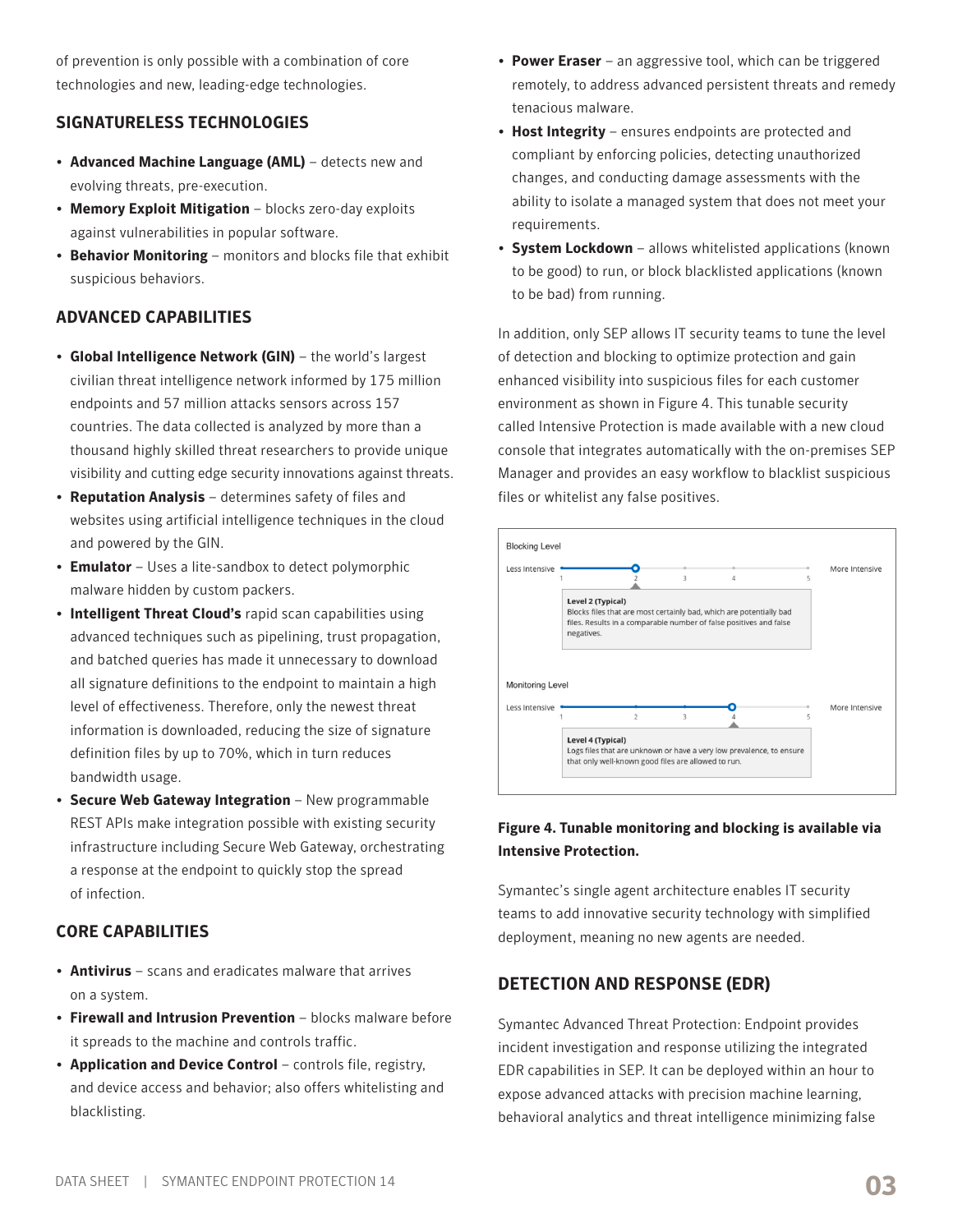positives and helps ensure high levels of productivity for security teams. Symantec's EDR capabilities allow incident responders to quickly search, identify and contain all impacted endpoints while investigating threats using on-premises and cloud-based sandboxing. In addition, continuous recording of system activity supports full endpoint visibility and real-time queries.

#### **Symantec EDR:**

- **Detects and Exposes** Reduce time to breach discovery and quickly expose scope.
- **Investigates and Contains** Increase incident responder productivity and ensure threat containment.
- **Resolves** Rapidly fix endpoints and ensure threat does not return.
- **Enhances Security Investments** Pre-built integrations and public API's.

### **DECEPTION**

SEP Deception<sup>1</sup> plants deceptors (i.e. baits) to expose hidden adversaries and reveal attacker intent and tactics via early visibility, so that the information can be used to enhance security posture. SEP Deception features accurate and insightful detection while delivering fast time to value. Joint Symantec Endpoint Protection and Symantec Managed Security Services customers benefit from 24x7 real-time SEP Deception monitoring and response by a global team of experts. Symantec is the only endpoint protection platform vendor offering deception.

### **SEP Deception:**

- Uses lures and baits for proactive security to expose and delay attackers.
- Determines attacker intent to improve security posture.
- Delivers deception at scale to simplify deployment and management.

### **ADAPTATION**

SEP Hardening is a cloud delivered advanced application defense solution that provides comprehensive protection for applications by isolating suspicious apps and shielding trusted ones. Unlike point products from other application isolation vendors, SEP Hardening, in combination with SEP, delivers unprecedented efficacy against malware and suspicious applications. In addition, SEP Hardening maintains high employee productivity by fully supporting standard employee workflows.

### **SEP Hardening:**

- Comprehensive application security by minimizing the attack surface.
- Unprecedented visibility by discovering and categorizing all endpoint applications.
- Fastest speed to value by leveraging SEP's single agent architecture.

![](_page_3_Figure_18.jpeg)

**Figure 5. How SEP Deception works?**

<sup>1</sup> Consulting services are required to configure and deploy the SEP Deception feature.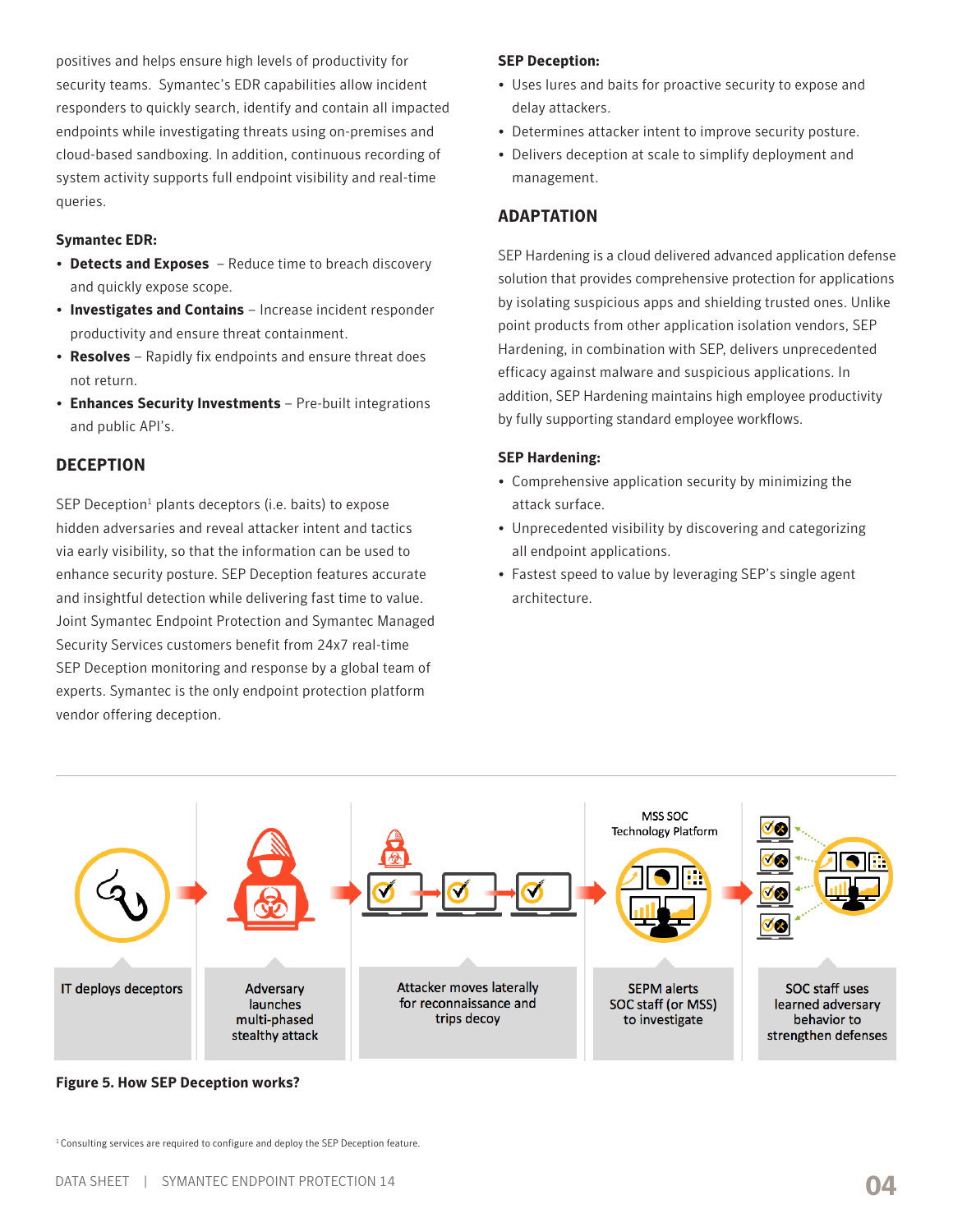![](_page_4_Figure_0.jpeg)

**Figure 6.**

# **Realize Integrated Cyber Defense at Scale**

Most large organizations support global IT environments that are becoming increasingly complex. Many implemented solutions only do a very specific job. Therefore, organizations need an endpoint protection solution that provides greater value and better overall protection by integrating with other IT security solutions to share intelligence and defend the network together.

SEP 14 is a foundational product that facilitates integration so that IT security teams can detect threats anywhere in their network and address these threats with orchestrated responses. SEP 14 works alongside Symantec solutions (for example, as a key component of the Integrated Cyber Defense Platform and with 3rd party products (via published APIs) to strengthen security posture. Symantec's Integrated Cyber Defense Platform unifies cloud and on-premises security to protect users, information, messaging and the web, powered by unparalleled threat intelligence. No other vendor provides an integrated solution that orchestrates a response at the endpoint (blacklists and remediation) triggered by the detection of a threat at the network gateway (i.e. web and email security gateways).

# **Enable Business with a High-performance, Lightweight Solution**

Large and/or frequent content updates take up bandwidth, reduce endpoint performance, and compromise productivity. Optimizing content updates and delivering better detection of threats is a win-win. These capabilities reduce the IT team's burden for scheduling frequent security updates. And end users do not have the hassle of security updates impacting productivity.

SEP 14 delivers better protection with better performance and lower bandwidth requirements. Symantec consistently scores at the top in 3rd party performance tests including Passmark Software's Enterprise Endpoint Security Performance Benchmark tests for Windows 7 and Windows 10. Visit the Symantec Performance Center for additional third-party validation [symantec.com/products/performance-center.](http://symantec.com/products/performance-center)

Significant performance increases within SEP include:

- Reducing content update sizes by 70%<sup>2</sup>
- Delivering 15% faster detection scan times<sup>2</sup>

Compared to emerging vendors, SEP offers less endpoint complexity by bundling multiple capabilities in a single, lightweight agent. Attempting to match Symantec endpoint security capabilities would require multiple emerging vendors, multiple solutions, and certainly multiple agents.

2 Gains from SEP 12 to SEP 14.